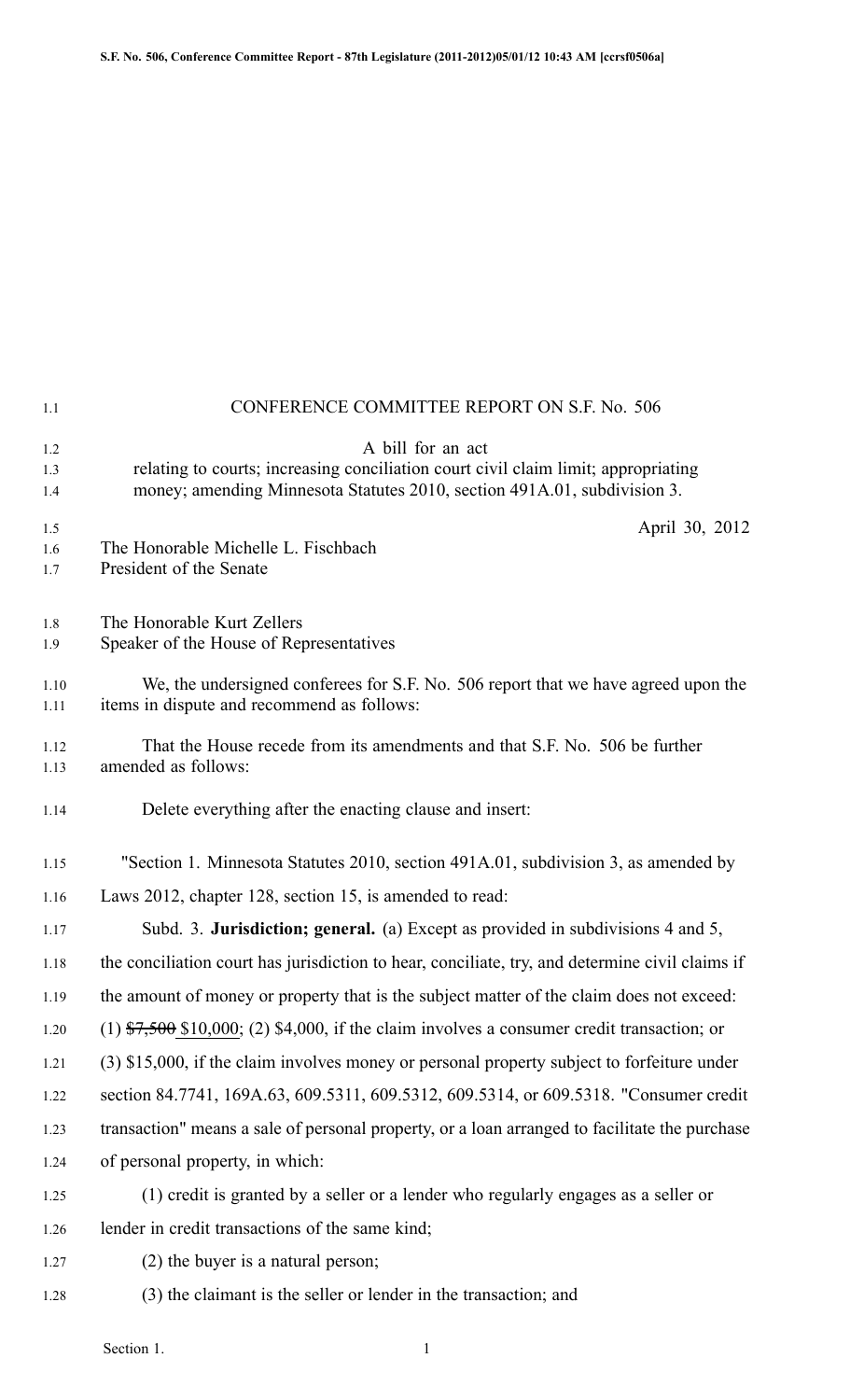2.1 (4) the personal property is purchased primarily for <sup>a</sup> personal, family, or household 2.2 purpose and not for <sup>a</sup> commercial, agricultural, or business purpose.

2.3 (b) Except as otherwise provided in this subdivision and subdivisions 5 to 10, the 2.4 territorial jurisdiction of conciliation court is coextensive with the county in which the 2.5 court is established. The summons in <sup>a</sup> conciliation court action under subdivisions 6 to 2.6 10 may be served anywhere in the state, and the summons in <sup>a</sup> conciliation court action 2.7 under subdivision 7, paragraph (b), may be served outside the state in the manner provided 2.8 by law. The court administrator shall serve the summons in <sup>a</sup> conciliation court action 2.9 by first class mail, excep<sup>t</sup> that if the amount of money or property that is the subject of 2.10 the claim exceeds \$2,500, the summons must be served by the plaintiff by certified mail, 2.11 and service on nonresident defendants must be made in accordance with applicable law 2.12 or rule. Subpoenas to secure the attendance of nonparty witnesses and the production of 2.13 documents at trial may be served anywhere within the state in the manner provided by law.

2.14 When <sup>a</sup> court administrator is required to summon the defendant by certified mail 2.15 under this paragraph, the summons may be made by personal service in the manner 2.16 provided in the Rules of Civil Procedure for personal service of <sup>a</sup> summons of the district 2.17 court as an alternative to service by certified mail.

2.18 (c) This subdivision expires August 1, 2014.

## 2.19 **EFFECTIVE DATE.** This section is effective August 1, 2012, and applies to claims 2.20 filed on or after that date.

2.21 Sec. 2. Minnesota Statutes 2010, section 491A.01, is amended by adding <sup>a</sup> subdivision 2.22 to read:

- 2.23 Subd. 3a. **Jurisdiction; general.** (a) Except as provided in subdivisions 4 and 5, the 2.24 conciliation court has jurisdiction to hear, conciliate, try, and determine civil claims if the 2.25 amount of money or property that is the subject matter of the claim does not exceed: (1) 2.26 \$15,000; or (2) \$4,000, if the claim involves <sup>a</sup> consumer credit transaction. "Consumer 2.27 credit transaction" means <sup>a</sup> sale of personal property, or <sup>a</sup> loan arranged to facilitate the 2.28 purchase of personal property, in which: 2.29 (1) credit is granted by <sup>a</sup> seller or <sup>a</sup> lender who regularly engages as <sup>a</sup> seller or 2.30 lender in credit transactions of the same kind; 2.31 (2) the buyer is <sup>a</sup> natural person; 2.32 (3) the claimant is the seller or lender in the transaction; and 2.33 (4) the personal property is purchased primarily for <sup>a</sup> personal, family, or household
- 2.34 purpose and not for <sup>a</sup> commercial, agricultural, or business purpose.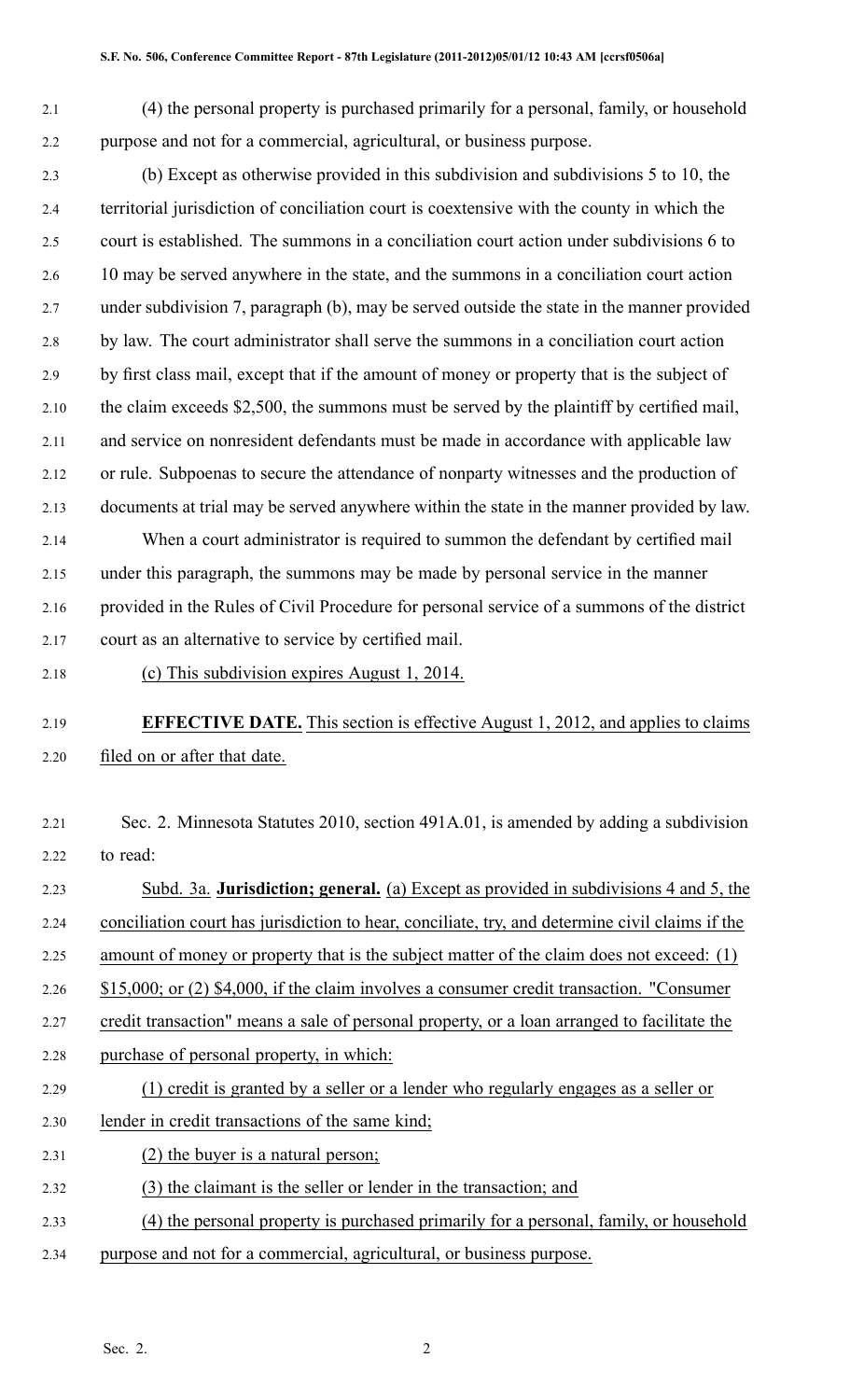| 3.1          | (b) Except as otherwise provided in this subdivision and subdivisions 5 to 10, the                |  |  |  |
|--------------|---------------------------------------------------------------------------------------------------|--|--|--|
| 3.2          | territorial jurisdiction of conciliation court is coextensive with the county in which the        |  |  |  |
| 3.3          | court is established. The summons in a conciliation court action under subdivisions 6 to          |  |  |  |
| 3.4          | 10 may be served anywhere in the state, and the summons in a conciliation court action            |  |  |  |
| 3.5          | under subdivision 7, paragraph (b), may be served outside the state in the manner provided        |  |  |  |
| 3.6          | by law. The court administrator shall serve the summons in a conciliation court action            |  |  |  |
| 3.7          | by first class mail, except that if the amount of money or property that is the subject of        |  |  |  |
| 3.8          | the claim exceeds \$2,500, the summons must be served by the plaintiff by certified mail,         |  |  |  |
| 3.9          | and service on nonresident defendants must be made in accordance with applicable law              |  |  |  |
| 3.10         | or rule. Subpoenas to secure the attendance of nonparty witnesses and the production of           |  |  |  |
| 3.11         | documents at trial may be served anywhere within the state in the manner provided by law.         |  |  |  |
| 3.12         | When a court administrator is required to summon the defendant by certified mail                  |  |  |  |
| 3.13         | under this paragraph, the summons may be made by personal service in the manner                   |  |  |  |
| 3.14         | provided in the Rules of Civil Procedure for personal service of a summons of the district        |  |  |  |
| 3.15         | court as an alternative to service by certified mail.                                             |  |  |  |
| 3.16         | <b>EFFECTIVE DATE.</b> This section is effective August 1, 2014, and applies to claims            |  |  |  |
| 3.17         | filed on or after that date.                                                                      |  |  |  |
|              |                                                                                                   |  |  |  |
| 3.18         | Sec. 3. REVISOR'S INSTRUCTION.                                                                    |  |  |  |
| 3.19         | (a) The revisor shall correct the threshold monetary amount wherever it appears in                |  |  |  |
| 3.20         | Minnesota Statutes consistent with changes in section 1.                                          |  |  |  |
| 3.21         | (b) The revisor shall correct the threshold monetary amount and statutory cross                   |  |  |  |
| 3.22         | references wherever they appear in Minnesota Statutes consistent with changes in section          |  |  |  |
| 3.23         | $2_{\cdot}$                                                                                       |  |  |  |
| 3.24         | <b>EFFECTIVE DATE.</b> Paragraph (a) is effective August 1, 2012, and paragraph                   |  |  |  |
| 3.25         | (b) is effective August 1, 2014."                                                                 |  |  |  |
| 3.26         | Delete the title and insert:                                                                      |  |  |  |
| 3.27         | "A bill for an act                                                                                |  |  |  |
| 3.28         | relating to courts; increasing conciliation court civil claim limits; amending                    |  |  |  |
| 3.29<br>3.30 | Minnesota Statutes 2010, section 491A.01, subdivision 3, as amended, by adding<br>a subdivision." |  |  |  |